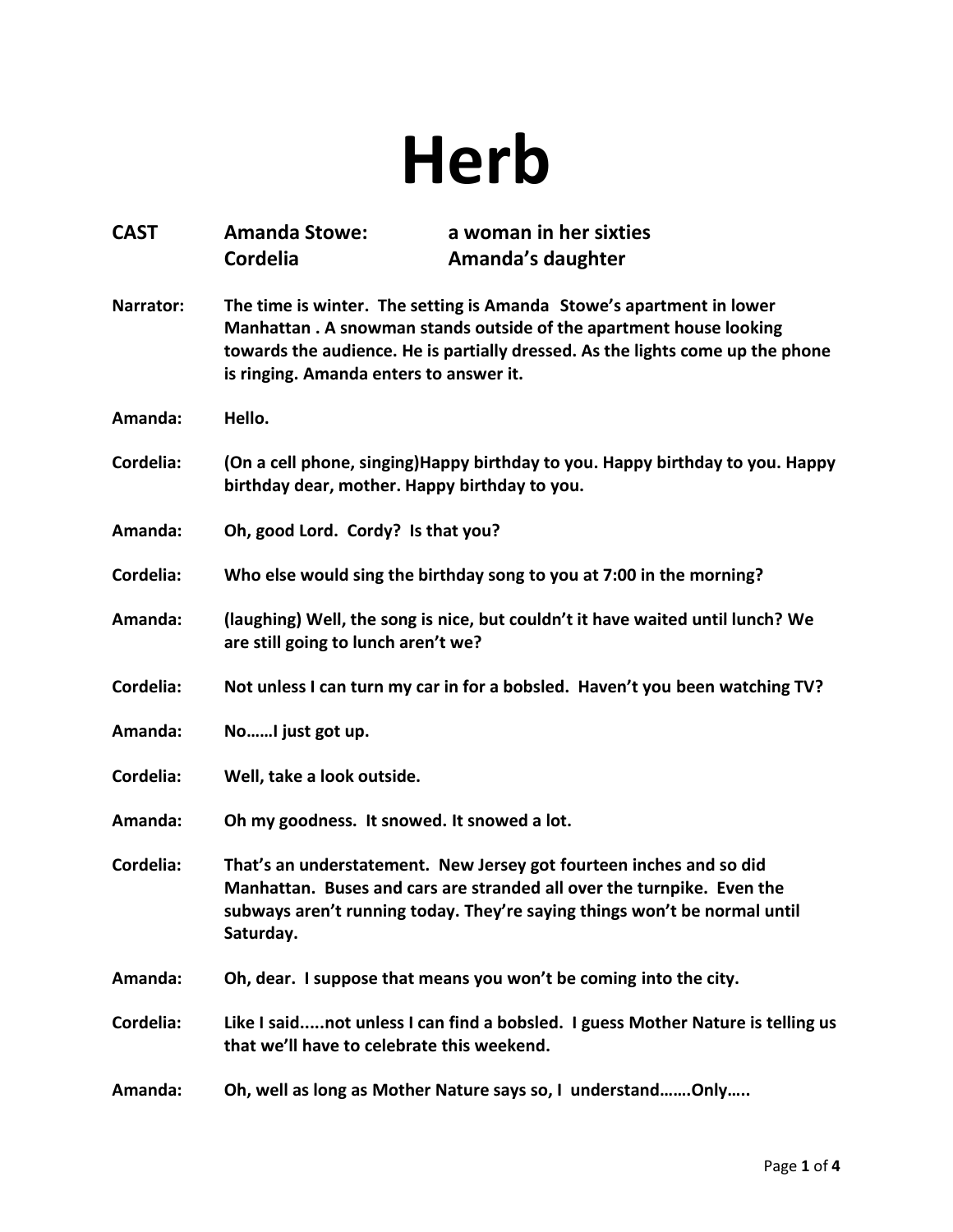| Cordelia: | Only what?                                                                                                                                                                                                                                                        |
|-----------|-------------------------------------------------------------------------------------------------------------------------------------------------------------------------------------------------------------------------------------------------------------------|
| Amanda:   | Ohnothing.                                                                                                                                                                                                                                                        |
| Cordelia: | What? Do you want to put in a complaint to the weatherman?                                                                                                                                                                                                        |
| Amanda:   | (laughs) I would if I thought it would help. No. It's just that I was really looking<br>forward to this, to seeing you. I miss you. I miss Richard and the children; I<br>even miss that dumb dog of yours. What's his name?                                      |
| Cordelia: | Rocky.                                                                                                                                                                                                                                                            |
| Amanda:   | Oh, yes, that's right, Rocky. Oh, I know New Jersey's only across the river but<br>for all that I get to see you, you might just as well be living on the moon.                                                                                                   |
| Cordelia: | You know how we could change that, don't you?                                                                                                                                                                                                                     |
| Amanda:   | Oh, Cordy, not again.                                                                                                                                                                                                                                             |
| Cordelia: | Yes, again. Why not? Our house is big enough. We certainly have the room.<br>And we like you. That's a plus. I'm not saying that you'd have to live with us<br>forever. I know you like your space. It would be just until you could find a<br>place of your own. |
| Amanda:   | Oh sweetheart, I'm flattered. Andand thank you for asking butthe<br>answer's still the same. Ican't. I just can't.                                                                                                                                                |
| Cordelia: | Why not? Daddy's been gone almost a year. There's nothing to tie you to that<br>Beecher Street claptrap anymore.                                                                                                                                                  |
| Amanda:   | Oh, Cordy. It's not a clap trap. When your father and I moved in, it was one of<br>the nicest on the block.                                                                                                                                                       |
| Cordelia: | Yes and when was that? Forty years ago? All of your friends have moved.<br>You told me you don't know anyone in the building except the<br>superintendent, what's her nameMrs. Polidori? And you don't even like<br>her.                                          |
| Amanda:   | I never said I didn't like her. I said she's a little overwhelming sometimes.                                                                                                                                                                                     |
| Cordelia: | Whatever. The point is you're not happy there, and you haven't been for a<br>long time. You're stuck in that place with scrapbooks and memories. Daddy<br>would want you to have more than that.                                                                  |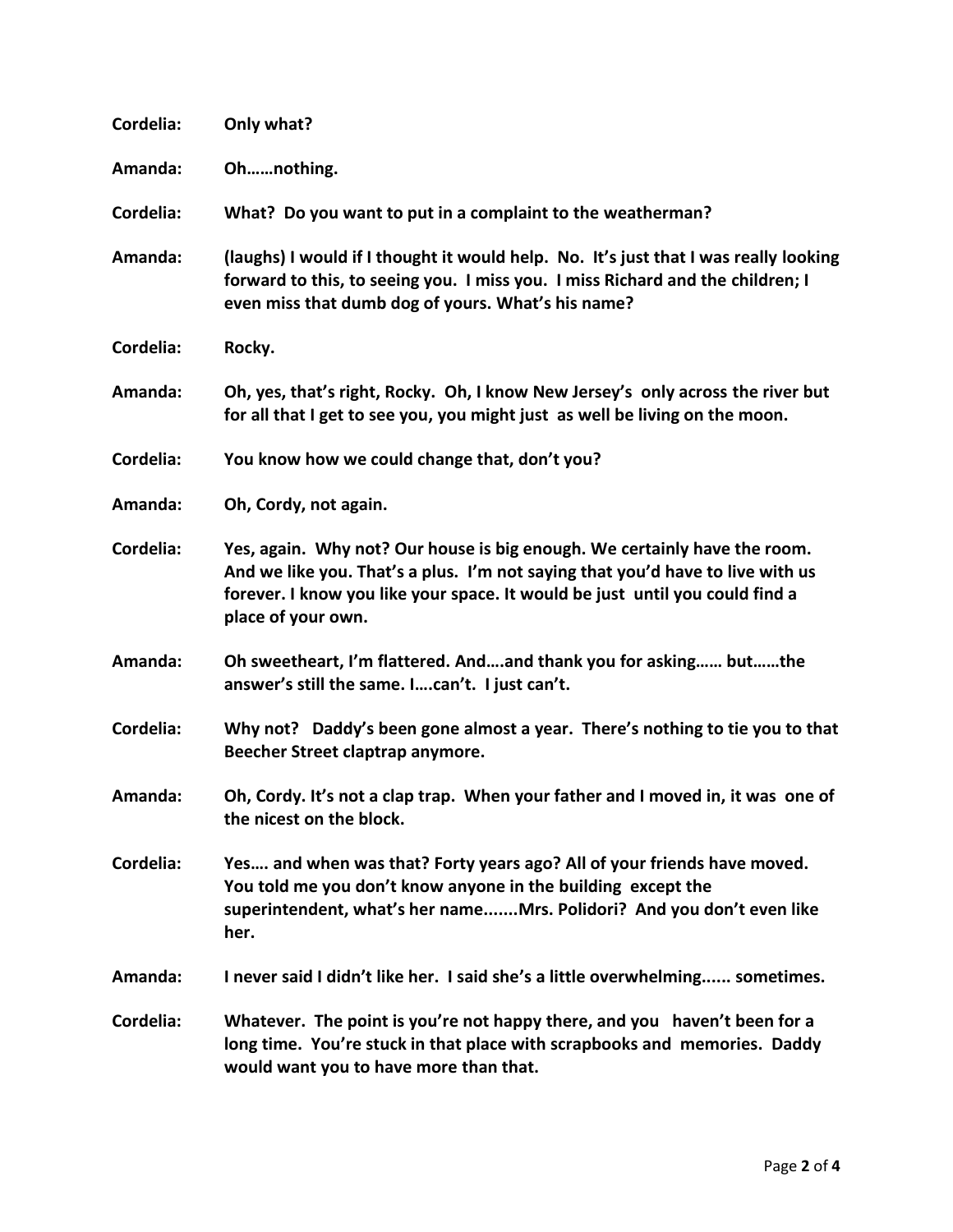| Amanda:   | Oh dear. You make my life sound so dismal, and it isn't. II do things. I have<br>my needlepointmy musicmy book club. You know I love to read.                                                                                                                            |
|-----------|--------------------------------------------------------------------------------------------------------------------------------------------------------------------------------------------------------------------------------------------------------------------------|
| Cordelia: | Ah, yes. The Great Book Club. And it meets where? When?                                                                                                                                                                                                                  |
| Amanda:   | (Defensive) Once a month. We pick a book to read and meet at each other's<br>homes to discuss it.                                                                                                                                                                        |
| Cordelia: | Great. So once a month you meet with some ladies to eat cheesecake and<br>discuss a book. Big deal. The rest of the time you're at home, doing<br>needlepoint and watching T.V. That's not you.                                                                          |
| Amanda:   | (Quietly) And who am I, Cordy? Just who do you think I am?                                                                                                                                                                                                               |
| Cordelia: | I don't know, motherbut when I was little you were a tiger. You taught,<br>you did the faculty wife thing for daddy and still managed to get me to girl<br>scouts and do volunteer work on the side. Remember the Christmas you rang<br>the bell for the Salvation Army? |
| Amanda:   | (Laughs) Oh, my goodness. The coldest December in thirty years. I froze two<br>toes but my basket took in the most money.                                                                                                                                                |
| Cordelia: | (laughs) I know you're not 35 anymore but you're certainly not ready to sit in a<br>rocker all day. Lookthis year has been a bitchand you still miss Daddy,<br>but he'd be the first to tell you to get back into the worldanddo<br>something.                           |
| Amanda:   | Ummm. And do you have any something to suggest?                                                                                                                                                                                                                          |
| Cordelia: | I don't know. How about tutoring? You did some before Daddy got so sick.<br>What about that little parochial school near youSt. Agnes? They're always<br>screaming for help.                                                                                             |
| Amanda:   | St. Agnes? (pause) No. I went there last fall. Theythey said they didn't<br>need me.                                                                                                                                                                                     |
| Cordelia: | Well, try again or go somewhere else. The most important thing is to get out<br>of that apartmentmeet peopletell them who you are.                                                                                                                                       |
| Amanda:   | (To herself) My name is Amanda Stowe.                                                                                                                                                                                                                                    |
| Cordelia: | What?                                                                                                                                                                                                                                                                    |
| Amanda:   | Nothing, dear. Just prattling.                                                                                                                                                                                                                                           |